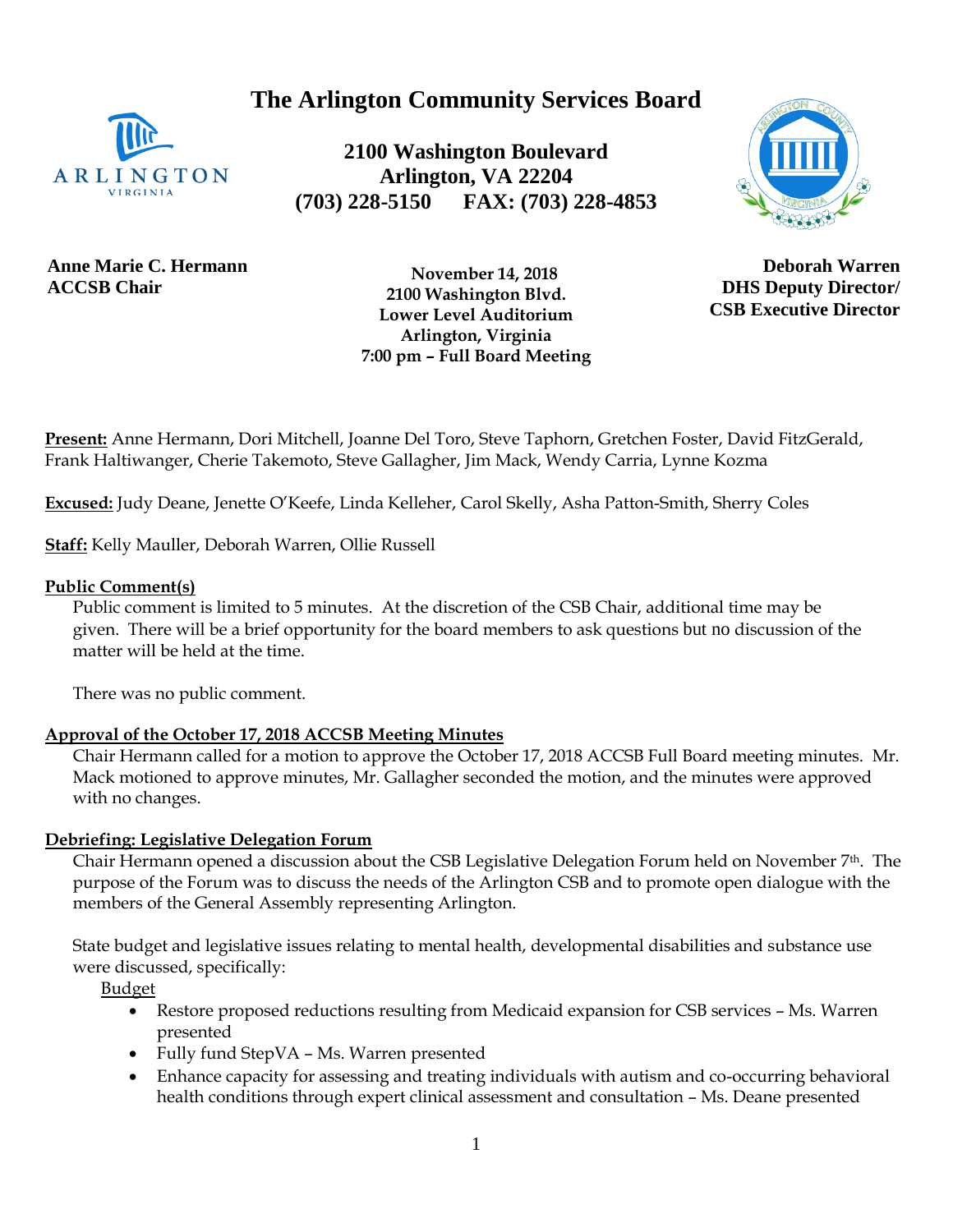Legislative

- Support for legislative action that would lead to increased utilization of Mandatory Outpatient Treatment (MOT) – Mr. FitzGerald presented
- Legislative action to include individuals with caregivers over the age of 60 in the Priority One wait list for the Developmental Disabilities (DD) Waiver. Propose the following amendment to the Priority One criteria. Add "the individual has aging caregivers, aged 60 years or older." – Ms. Skelly presented

Legislative attendees included:

- Karol Straub, Aide to Senator Janet Howell (32<sup>nd</sup> Senate District)
- Senator Barbara Favola (31<sup>st</sup> Senate District)
- Christopher Leyen, Aide to Senator Adam Ebbin (30<sup>th</sup> Senate District)
- Delegate Richard Sullivan (48<sup>th</sup> House District)
- Delegate Mark Levine (45<sup>th</sup> House District) and Aide Jacob Weinberg
- Delegate Patrick Hope (47<sup>th</sup> House District)
- Kevin Saucedo-Broach, Aide to Delegate Alfonso Lopez (49<sup>th</sup> House District).

# **CSB Executive Director's Report**

- Ms. Warren provided an update about the County Budget progress. She stated that DHS was requested to submit 8.5% in reductions of local tax support to the County Manager.
- $\checkmark$  Ms. Warren provided an update about the Virginia Hospital Center (VHC) expansion. She stated that the County Board approved a 90-day extension to the hospital to revise the draft site plan regarding children's services and improving community relations. VHC came to an agreement with the CSB to donate \$500,000 dollars and fund a \$100,000 per year pilot for 1 mobile licensed clinician for five years. The name of the pilot is Diversion First. The clinician's responsibilities will include meeting with youth presenting at the Emergency Department or crisis intervention center and providing an evaluation in an effort to divert them from being hospitalized.
- $\checkmark$  Ms. Warren reported that Dr. Melton, DBHDS Commissioner, met with the DHS/CSB Leadership Team on October 19th for a site visit. She stated that the Leadership Team provided an overview of what the CSB is working on and what service are needed. She added that Dr. Melton was provided a site tour of the campus and the Mary Marshall Assisted Living Residence (MMALR).

# **Miscellaneous Updates/Information**

✓ Chair Hermann reported out about the joint Child and Family Services/Mental Health/Developmental Disability Services meeting on November 8<sup>th</sup>. The purpose of the meeting was to discuss young adults with a diagnosis of autism who are presenting for services with serious mental health conditions.

Ms. Warren presented about research findings and current Arlington CSB services and a panel discussion was presented by the following individuals:

- Alan Orenstein, Outpatient Clinical Services Bureau Chief
- La Voyce Reid, Developmental Disabilities Bureau Chief
- Ginny Conroy, licensed special educator and the Founder and Principal of Social Grace LLC

The meeting concluded with a community discussion to provide recommendations on next steps. The members suggested forming a committee or holder joint committee meetings. The Virginia Behavioral Health Consortium has a draft list of recommendations for individuals with autism and co-occurring behavioral health conditions. The CSB is aligning with recommendation 1B below.